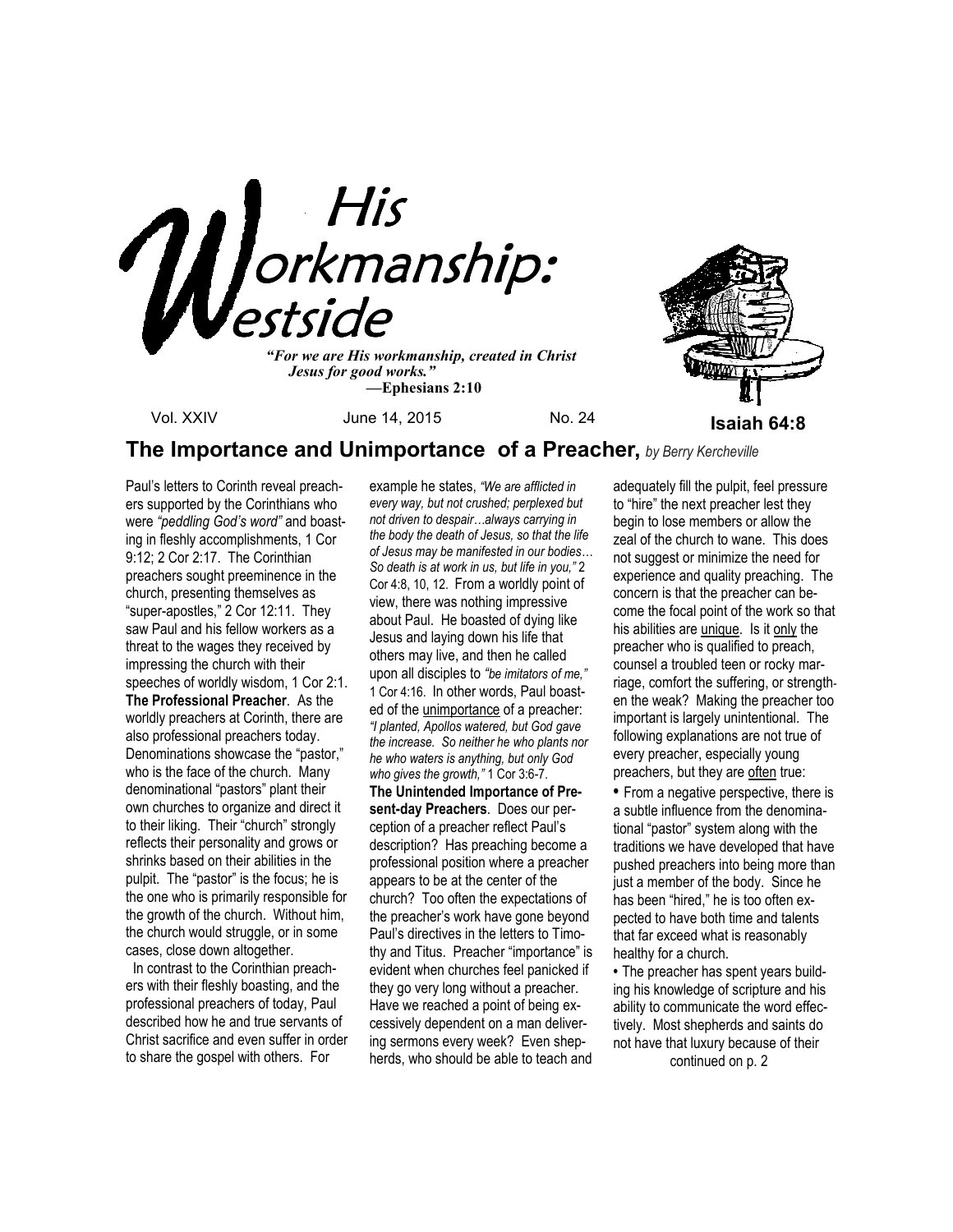## **"How shall they hear without a preacher? How shall they preach unless they are sent?" -Rm 10:14**

need for a secular job. Thus the evangelist seems to have the most Bible knowledge and can fill many needs in the kingdom.

**•** The preacher should be able to motivate and equip a church to action rather than just give an informational lesson.

**•** The experienced preacher may have a vision of where the church needs to go and how to correct the "*things that are lacking,"* Tit 1:5.

## **The Need for an "Unimportant"**

**Preacher.** *"This is how one should regard us, as servants of Christ and stewards of the mysteries of God,"* 1 Cor 4:1.When a preacher becomes the "face of the church," the effectiveness of the local church is diminished because the talents of individual members are left undeveloped. Just as in a welfare state, Christians can become dependent on the preacher (and even his wife) to do an inordinate share of the work. These expectations diminish the primary work of an evangelist to equip saints and reach the lost. A preacher does not have the time or talent to equip, save souls, and provide for needs in the body that can be filled by other members. Like John the Baptist, the preacher must point to Christ and away from himself, Jn 3:30. *"For we do not preach ourselves, but Christ Jesus the Lord, and ourselves your bondservants for Jesus' sake. For it is the God Who commanded light to shine out of darkness, Who has shone in our hearts to give the light of the knowledge of the glory of God in the face of Jesus Christ. But we have this treasure in earthen vessels, that the excellence of the power may be of God and not of us,"*  2 Cor 4:5-7; cf. 1 Thes 2:6-12.

 The following are four ways we can make the preacher more unimportant: 1. Make a determined effort to equip young men to be shepherds who are able to teach and preach. It is no wonder there are so many elders who feel

completely inadequate to motivate and lead the church through occasional sermons. How could they? They were not trained or given opportunities to develop their skills when they were younger. This can be solved by preacher-directed "training programs" that regularly give younger men the opportunity to preach. This is not simply letting a young man give a "talk," but directed training in sermon preparation and delivery—and teaching him the basics of caring for souls by pointing him to shepherding opportunities.



2. Develop a culture in the church that recognizes Jesus's principle: *"Leave the ninety-nine and go search for the one that went astray,"* Mt 18:12-14. Too many churches are inwardly focused, concerned about whether the preacher has given due attention to them rather than whether the lost are being pursued. In Acts 2, there were 3000 Christians. By Acts 5, the number very likely exceeded 20,000. How many complained that not one of the apostles spoke to them on Sunday or visited them during the week? Mostly, they were pleased with the outward focus of the apostles, Ax 6:5, and when they scattered from Jerusalem, they "*went everywhere preaching the word,"* Ax 8:4. One person who is lost requires more direct attention than the rest of us.

3. Differentiate between the work of an evangelist and the work of a Christian. For example, all Christians are urged to *"practice hospitality,"* Rm12:13; Heb 13:2; 1 Pet 4:9. As a Christian, the preacher will also practice hospitality as he is able. But hospitality is not a special work of a preacher so that he ought to do more than what any other saint is expected to do. The same is true with visiting and encouraging fellow Christians or comforting the sick, Mt 25:34-46; Heb 13:3; Jas 1:27; 2:15-16; 1 Jn 3:17. An evangelist (and an elder) will do his part as a Christian, but for him to be devoted to such works will mean failing to give himself to the *"ministry of the word,"* Ax 6:4.

4. Recognize that evangelists and shepherds are charged to equip and move the church to maturity so that God is glorified in the world. They, and the church, cannot be content merely that worship and Bible classes run smoothly. There must also be a definitive goal and a plan to reach that goal.

 Preachers are fallible, imperfect people, often struggling with their lives and their faith just like every other Christian. Preachers communicate God's word in every place they are given an opportunity. They spend countless hours helping one person come to Christ. They train and equip Christians to use their talents to build up the body and be able to speak the truth in love. In other words, the charge is to teach, teach, and teach some more. Is there something else? The work is important, but the preacher himself is unimportant. Let's emphasize the work of every member imitating Christ, *"From whom the whole body, joined and held together by every joint with which it is equipped, when each part is working properly, makes the body grow so that it builds itself up in love,"*  Eph 4:16. *+#+#+#+#+#+#+*

Answers to Bible book quiz p. 3: 1. Acts 2. Esther 3. Mark 4. Exodus 5. Psalms 6. Hebrews 7. Job 8. Lamentations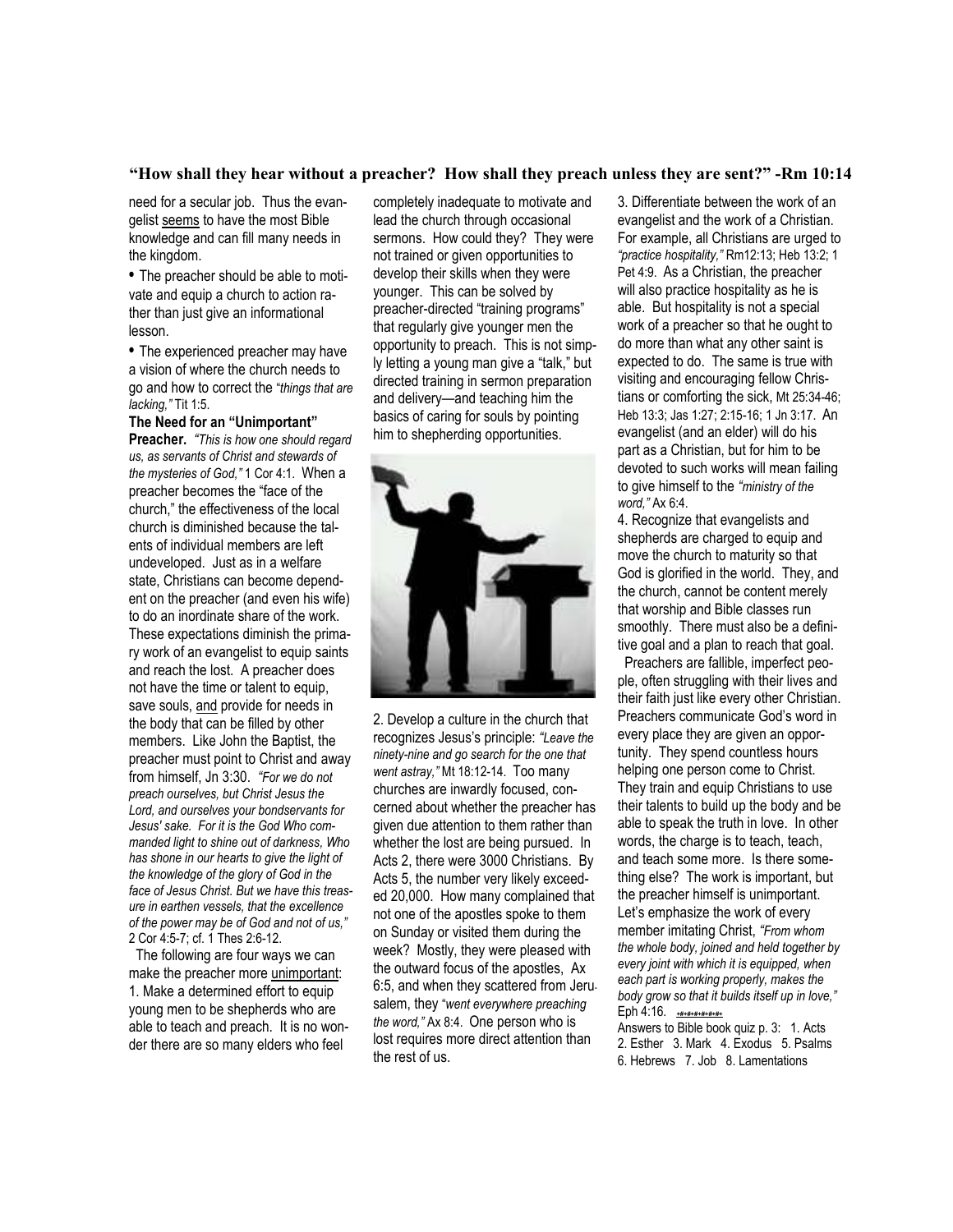

**in 2015** "Create in me a clean heart, O God, and renew a stea*d*fast spirit within me." —Ps 51:10

### **Disconnected from Application**  *by Matt Wallin*

"Go clean your room." Your child walked Francis Chan, author of Crazy Love, says to imagine if you told your child, away and returned and said, *"I memorized what you said… I can say it in Greek! In fact, some of my friends are going to come over tonight and do a study on what it would look like for me to clean my room!"* 

 That scenario is absurd! Yet are we guilty of doing that in our quiet times? Is there a disconnection between our quiet time and our application of God's word in real life? See Jas 1:22–25.

"When I encounter someone who is battling discouragement or depression, I often ask two questions: 'Are you singing praises to the Lord?' and 'Are you memorizing Scripture?' These two exercises are not some magical formula to make all our problems go away, but they do have incredible power to change our perspective and attitude toward the issues we are facing." ~Nancy DeMoss

# Identify the Bible book by its first line.

1. *The former treatise I have made, O, Theophilus…* 

2. *Now it came to pass in the days of Ahasuerus...* 

3. *The beginning of the gospel of Jesus Christ, the Son of God...* 

4. *Now these are the names of the children of Israel who came...* 

5. *Blessed is the man who walks not in the counsel of the ungodly…* 

6. *God, who at various times and in various ways spoke in time past…* 

7. *There was a man in the land of Uz...*  8. *How lonely sits the city that was full of people! How like a widow is she...*  Answers on p. 2.

# Discipleship Here At Home

**Military Celebrates Gay Pride,** *from p. 4*  As General Boykin pointed out, *"The military's job isn't to champion causes—it's to fight and win wars."* Decisions like Carter's don't facilitate the mission, they distract from it—and further emasculate the warrior class. The administration likes to say, as Carter did Tuesday, that *"Discrimination of any kind has no place in America's armed forces."* Yet discrimination is happening to Christians, who are being run out. Marginalizing faith has serious long-term consequences, as we learned 50 years ago in the public schools. Now the same thing is happening in the military, and what's the result? We're celebrating gay pride at the expense of American pride.

 Ask Abilene Baptist Church in Georgia. Their annual Fourth of July event, which was once a celebration of American exceptionalism, turned into a national headline when the Army—after 20 years of participating—refused to provide a color guard, claiming it violated policy to join a *"religious service."* Todd Starnes of Fox News broke the story, which shocked some conservatives. In the past most Marines have had the additional duty of providing color guard service—at funerals, churches, union events, you name it. Not once did they, who took an oath that included *"so help me God,"* turn down a request for being *"overtly religious."* This church, incidentally, has a tradition of honoring our Armed Forces dating back to 1774 when its first "pastor" was a chaplain in the Revolutionary Army.

 Faith and military service have been an inseparable piece of the American fabric for centuries. To see that fabric unravel at the hands of a radical few is sad but not inevitable. Courage, the courage that led the great men and women of this country to put on their uniforms, is needed more now than ever. Pray for our troops—not only that they would have the fortitude to fight the enemies abroad, but the agenda within.

**Psalm 133:1**  Houston, **Barbara Batura**—stage 2 cancer **PRAY FOR healing, protection, help** \* **Marie Sangellino**—thyroid cancer; surgery 7/9 \* **Rod Green**—staph infection; needs meals sent \* **Ed Fink**—prostate cancer; treatment for brain tumors \***Kay Ransom**'s mother—in hospital, serious fall with complications from COPD; no broken bones **Judy Sartin**'s uncle **Ernie Ek**—recent stroke; age 92 in CA, fighter pilot in WWII; Judy's friend in \***Kaylee Chavez**—age 10, cancer; improving, MRI clear; treatment continues

**Pat Wilkes**—surgery recovery for torn shoulder tendon/rotator cuff

\***Bill Dennis**—home following rehab on infected knee drainage; pseudo-gout

**Sandra Perry**—possible kidney failure, may need dialysis or transplant; heart valve issues recently diagnosed; neuropathy from diabetes **Sylvia Chapman, Brett**'s grandmother third stage pancreatic cancer; chemo -**Brittany Tope**'s mother--breast cancer; broken ribs healed; doing better

grandmother—on dialysis

\***Kim Howell**'s niece **Tonya Robison**—delivered 32-week, 2 lb, 5 oz **Malachi Taylor Robison** a few months ago; in NICU in Louisville, KY

#### **CHRONIC CONDITIONS**

**Logan Corray; Addison Tope; Christian Harrod; Rocco Jr.; Pat Wilkes**—asthma **Autumn Hadders—**epilepsy; celiac disease; her medication is being changed over the next few months, so she is home in early evenings with one of her parents

# **Jonathan Hadders**—RA

**Kirk Johnson—**MS

**Menards—**aging; **Lloyd**, diabetes, weak; **Virginia,** macular degeneration; high bp **Cheryl Reames**—diverticulitis; fibromyalgia **Judy Sartin**—rotator cuff injury; spinal stenosis; **Lynda Szymanski**—COPD, lung weakness *+#+#+#+#+#+#+*

**Travel** The Gintchins are away until Aug; Tsevetonka and children in Bulgaria visiting family, Lazar to join them in July after his travels *Contact* **Payton Miller**'s phone number is 309-846-8810 .

> to all with servant's hearts who made this year's vacation Bible school a joyful experience!

*"Those who look to Him are radiant; their faces are never covered with shame,"* Psalm 34:5 I stand and see the beauty that God is forming in me.